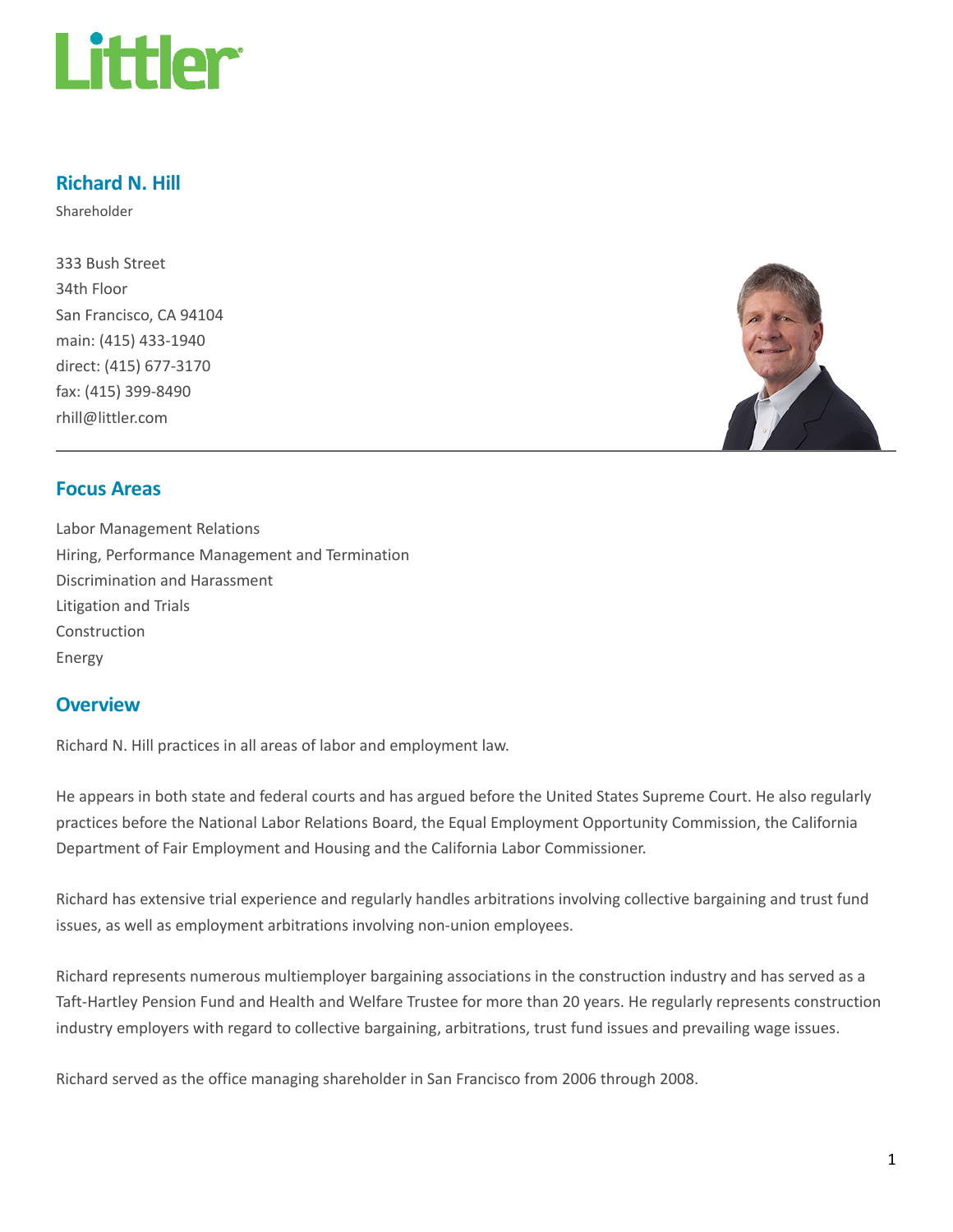

# Professional and Community Affiliations

- Member, American Bar Association
- Member, Bar Association of San Francisco

## **Recognition**

- Named, The Best Lawyers in America©, 2013-2022
- Awarded, AV® Peer Review Rating, Martindale-Hubbell

## **Education**

J.D., Stanford University, 1978 B.A., Stanford University, 1975, Phi Beta Kappa

## Bar Admissions

California

## **Courts**

U.S. Supreme Court U.S. Court of Appeals, 9th Circuit

## Publications & Press

Best Lawyers in America© 2022 Edition Honors More Than 240 Littler Lawyers Littler Press Release August 19, 2021

California Supreme Court Expands the Reach of the California Prevailing Wage Law Littler Insight

April 12, 2021

#### Best Lawyers in America© 2021 Edition Honors More Than 250 Littler Lawyers

Littler Press Release August 20, 2020

## Best Lawyers in America© 2020 Edition Honors More Than 200 Littler Lawyers; 14 Named Lawyer of the Year Littler Press Release August 15, 2019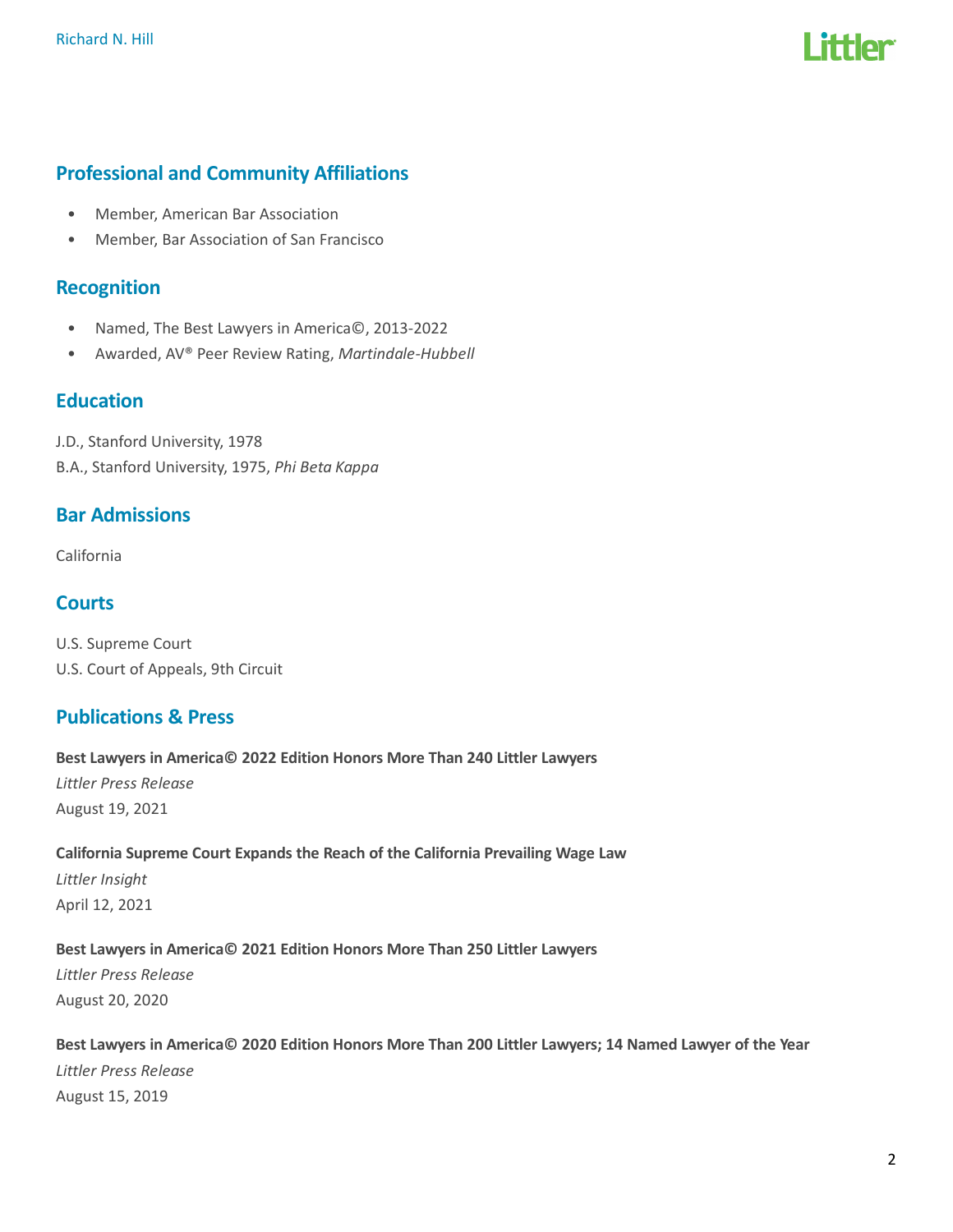# I ittlar

#### Best Lawyers in America© 2019 Edition Honors More Than 200 Littler Lawyers

Littler Press Release August 15, 2018

## Best Lawyers in America© 2018 Edition Honors More Than 200 Littler Lawyers Littler Press Release

August 17, 2017

#### The Best Lawyers in America© Honors More Than 180 Littler Lawyers in Its 2017 Edition

Littler Press Release August 16, 2016

## Littler Attorneys Recognized in the Best Lawyers in America© 2016 Edition Littler Press Release

August 18, 2015

#### Littler Attorneys Included in the Best Lawyers in America© 2015 Edition

Littler Press Release August 18, 2014

## 8(f) v. 9(a) Relationships in the Construction Industry: The Controversy Continues Littler Insight

February 14, 2014

#### Littler Attorneys Named in Best Lawyers in America® 2014 Edition

Littler Press Release August 15, 2013

# Best Lawyers in America® Names 164 Littler Attorneys to 2013 Edition

Littler Press Release September 7, 2012

## Littler's Expansion is Highlighted in the Daily Journal Daily Journal

June 21, 2006

# Speaking Engagements

# New Developments in California Prevailing Wage Law for 2017 San Francisco, CA

March 29, 2017